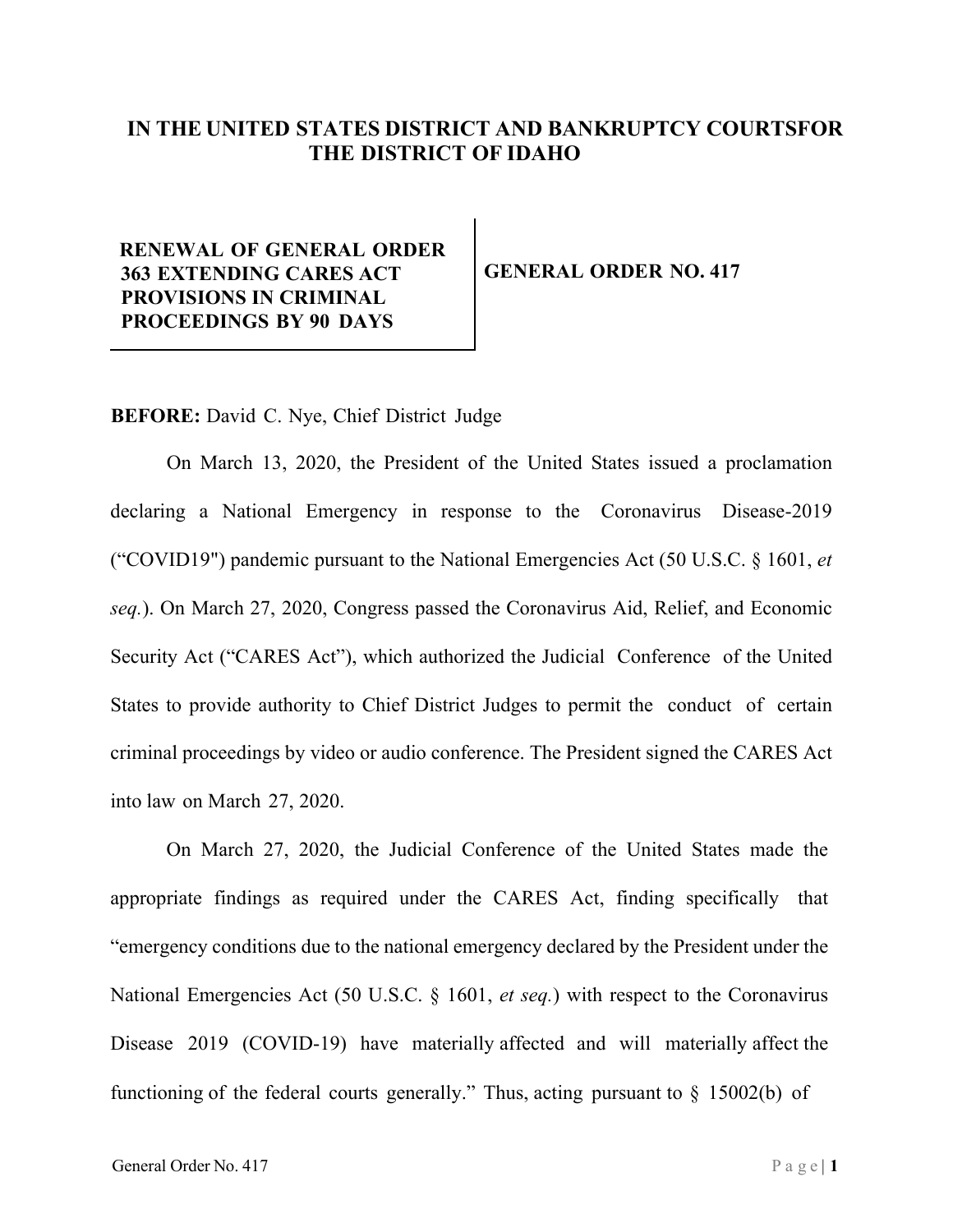the CARES Act and the authority granted by the Judicial Conference of the United States, I made the following findings and order:

On March 30, 2020, I entered an order (General Order 363) pursuant to the authority granted under  $\S 15002(b)(1)$  of the CARES Act, to authorize judges in this district, with the consent of the defendant, to use video conferencing, or telephonic conferencing for the events listed below:

- (A). Detention hearings under section 3142 of title 18, United StatesCode.
- (B). Initial appearances under Rule 5 of the Federal Rules of Criminal Procedure.
- (C). Preliminary hearings under Rule 5.1 of the Federal Rules ofCriminal Procedure.
- (D). Waivers of indictment under Rule 7(b) 24 of the Federal Rules of Criminal Procedure.
- (E). Arraignments under Rule 10 of the Federal Rules of CriminalProcedure.
- (F). Probation and supervised release revocation proceedings under Rule 32.1 of the 5 Federal Rules of Criminal Procedure.
- (G). Pretrial release revocation proceedings under section 3148 of title18, United States Code.
- (H). Appearances under Rule 40 of the Federal Rules of CriminalProcedure.
- (I). Misdemeanor pleas and sentencings as described in Rule  $43(b)(2)$ ofthe Federal Rules of Criminal Procedure.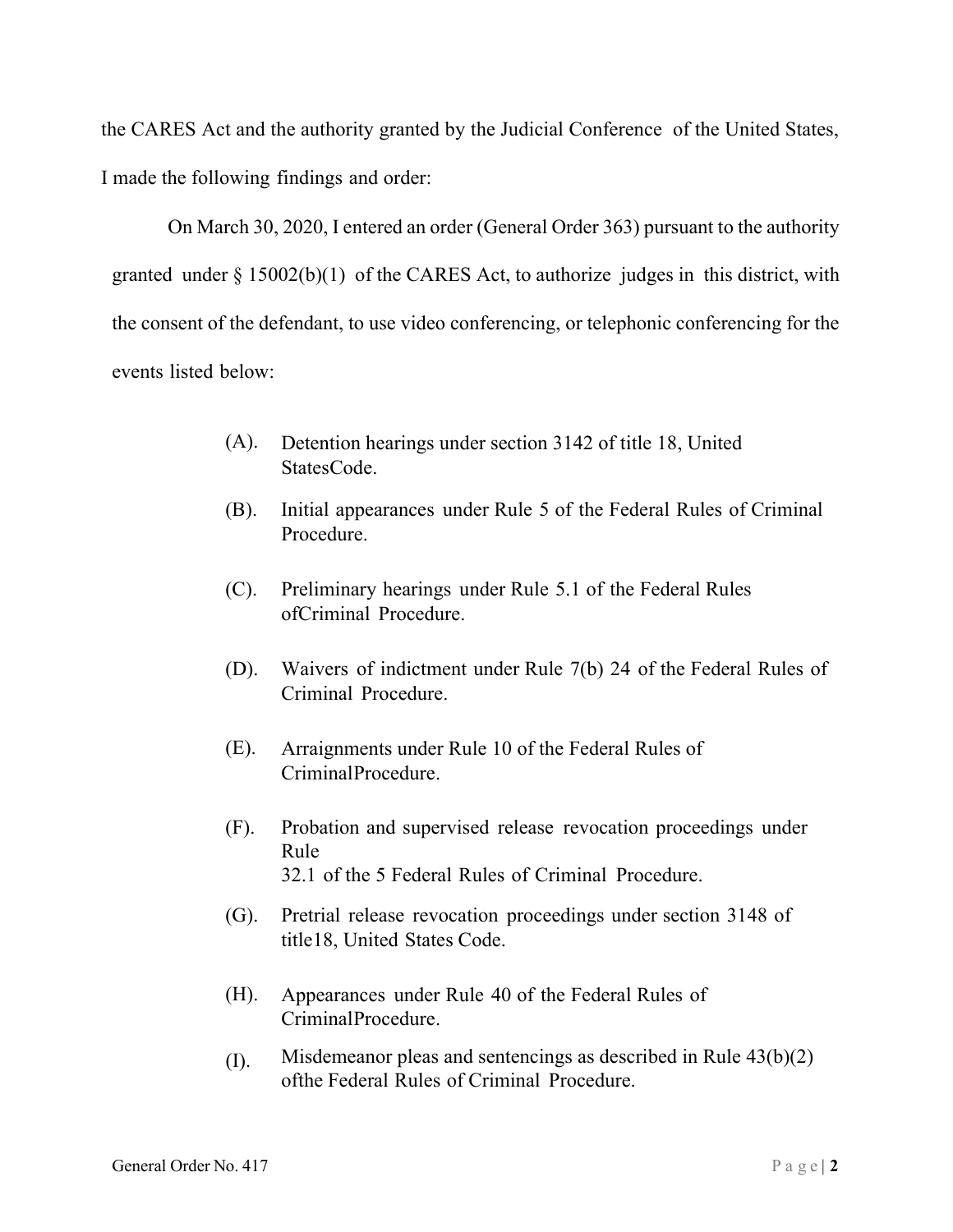(J). Proceedings under chapter 403 of title 18, United States Code (commonly known as the "Federal Juvenile Delinquency Act"), except for contested transfer hearings and juvenile delinquencyadjudication or trial proceedings.

Pursuant to § 15002(b)(2) of the CARES Act, I further specifically find that felony pleas under Rule 11 of the Federal Rules of Criminal Procedure and felony sentencings under Rule 32 of the Federal Rules of Criminal Procedure cannot be conducted in person without seriously jeopardizing public health and safety. As a result, if judges in individual cases find, for specific reasons, that felony pleas or sentencings in those cases cannot be further delayed without serious harm to the interests of justice, judges may, with the consent of the defendant, conduct those proceedings by video conference, or by telephonic conference if video conferencing is not reasonably available. This authority extends to, but is not limited to, equivalent plea, sentencing or disposition proceedings under 18 U.S.C. 403(commonly referred to as the "Federal Juvenile Delinquency Act.").

A series of General Orders have reauthorized the continuation of the provisions of General Order 363 for ninety (90) days, including General Order 413, which expires on June 21, 2022. I hereby renew the March 23, 2022, reauthorization contained within General Order 413 for ninety (90) additional days unless earlier terminated. If the emergency persists longer than ninety (90) days, I will review the situation for another possible extension of authority pursuant to the provisions of the CARES Act. Notwithstanding the foregoing, pursuant to the provisions of the CARES Act, this authority shall terminate on the last day of the extended emergency period or the date on which the